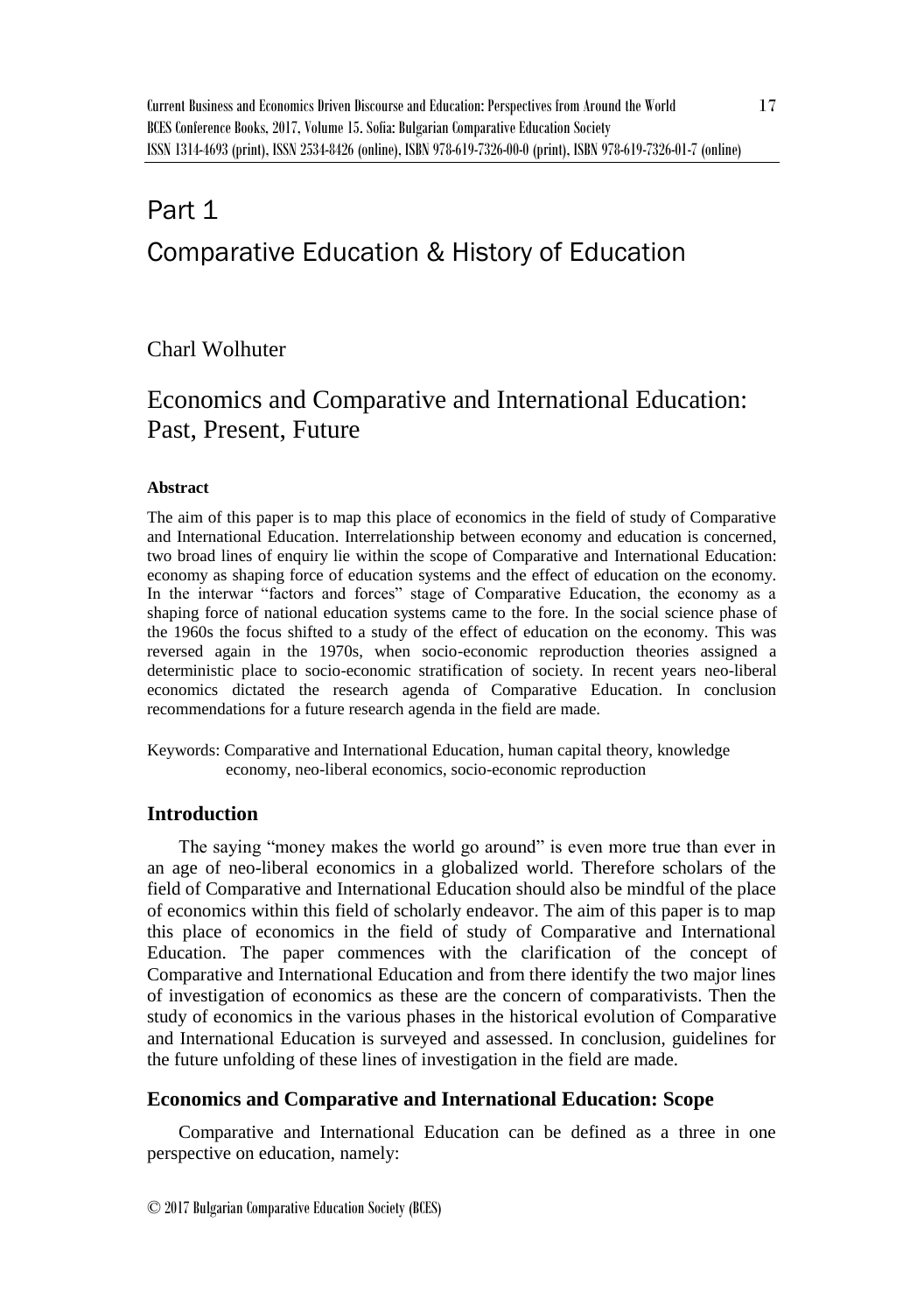- An education system perspective
- A contextual perspective
- A comparative perspective (Wolhuter, 2015, pp. 24-26).

Firstly then Comparative Education focuses on the education *system.* The focus of Comparative Education is broader than just the education system *per se.* The education system is studied within its societal context, and is regarded as being shaped by, or as being the outcome of societal forces (geographic, demographic, social, economic, cultural, political and religious) and also, in turn as education shaping society. Finally, Comparative Education does not contend with studying one education system in its societal context in isolation. Various education systems, shaped by their societal contexts, are compared; hence the comparative perspective.

In view of trends in both the worlds of scholarship and in education, there is in recent times a belief that the name of the field should change to Comparative and International Education. The term International Education has a long history and has taken on many meanings. However, here International Education is used as referring to scholarship studying education through a lens bringing an international perspective. With the scholarly field of Comparative Education then evolving into Comparative and International Education, the idea is that single/limited area studies and comparisons then eventually feed the all-encompassing, global study of the international education project.

From the above it can be deduced that as far the interrelationship between economy and education is concerned, two broad lines of enquiry lie within the scope of Comparative and International Education:

- Economy as shaping force of education systems
- The effect of education on the economy.

# **The interwar "factors and forces" stage of Comparative and International Education**

During the very early phases in the historical evolution of Comparative Education, that of travellers' tales (since time immemorial), the systematic study of foreign education for borrowing (since the beginning of the nineteenth century) and the phase of international cooperation (since 1925) education-economics interrelations escaped the attention of comparativists (*cf.* Wolhuter, 2017). During the ensuing "factors and forces" phase – which reach its zenith in the decades between the two world wars – (national) education systems came to be seen as the outcome of societal forces (geography, demography, social system, economy, politics and religious and life and world view) and eminent scholars in the field at the time, such as Isaac Kandel, Nicholas Hans, Friedrich Schneider, and later Vernon Mallinson, Arthur Moehlman, Phil Idenburg and others, all designed elaborated schemes enumerating and ordering these set of contextual forces. Scholars in the field thus turned to the economy as a shaping force of (national) education systems. Aspects of the economy that were regarded as having an impact on education include:

- The level of economic development, and
- The structure of economic activities.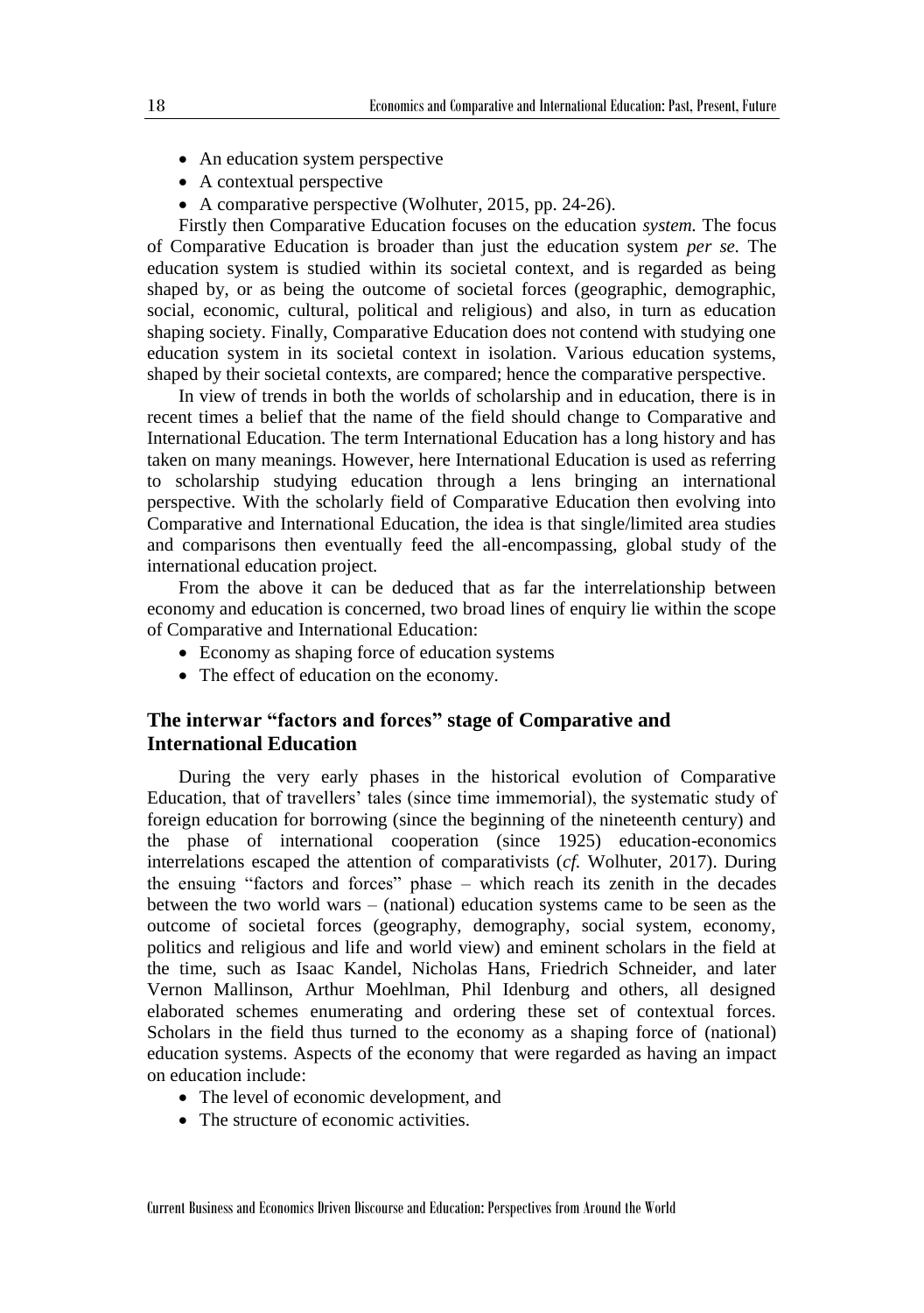The level of economic development in a country, or the degree of affluence of a community, determines the amount of funding for schools, for teachers, and for other educational facilities and expenditures.

The proportion of a country's workforce engaged in various economic activities (primary activities such as agriculture, forestry, fisheries and mining, secondary economic activities, i.e. manufacturing and the tertiary or service sector) will have a bearing on the education system, particularly in so far as an education system prepares learners for their future careers.

## **The 1960s: Social science phase of Comparative and International Education**

The 1960s saw a strong movement of turning Comparative Education into a fully-fledged social science, and a positivistic social science at that. During this time there was a euphoric belief in the societal ameliorative power of education: education came to be seen as a wonder cure for every societal ill. For example, if a societal ill such as drug abuse was identified, the obvious solution was believed to supply "anti-drug education". Concerning the interrelationship between economics and education the direction of investigation reversed from what it was in the "factors and forces" era. Now the effect of education on the economy became the focus of attention, e.g. the effect of education on economic growth or the effect of education on the eradication of unemployment. Human Capital Theory came in the vogue. Theodore Schultz's Theory of Human Capital portrayed education as a factor in the production factor, upon a par with  $-$  in fact carrying bigger weight than  $-$  other production factors such as (monetary) capital, machinery, land and labour.

Two major lines of investigation were firstly macro-level studies, calculating correlations between development of national education systems and level of economic affluence of nations. The proto-type of these studies was surely that of Harbison and Myers (1964). The second line was rates of return analysis on investment in education (*cf.* Lozano, 2011).

#### **The 1970s: Pessimism and heterodoxy**

The education expansion drive which gained, in all seriousness momentum since the 1960s did not produce the predicted societal benefits. For example, instead of eradicating unemployment, the spectre of schooled unemployment raised its head, especially after the worldwide economic slowdown which set in after the first oil crisis in 1973. The 1970s was a decade of increasing pessimism amongst comparativists, as to the societal dividends of education. Rival paradigms to modernisation theory and structural-functionalism set in, particularly reproduction theories.

Theories of socio-economic reproduction, of which Bowles and Gintis' (1976) publication is widely regarded as the trailblazer, view education as serving to reinforce socio-economic stratifications. Children of upper and middle class families attend well-endowed schools offering high quality education, equipping these children for well-paid and prestigious careers. On the other hand schools attended by children from poor families are less well-endowed and offer a poor quality education, thus dooming these children towards entrance to low held jobs. World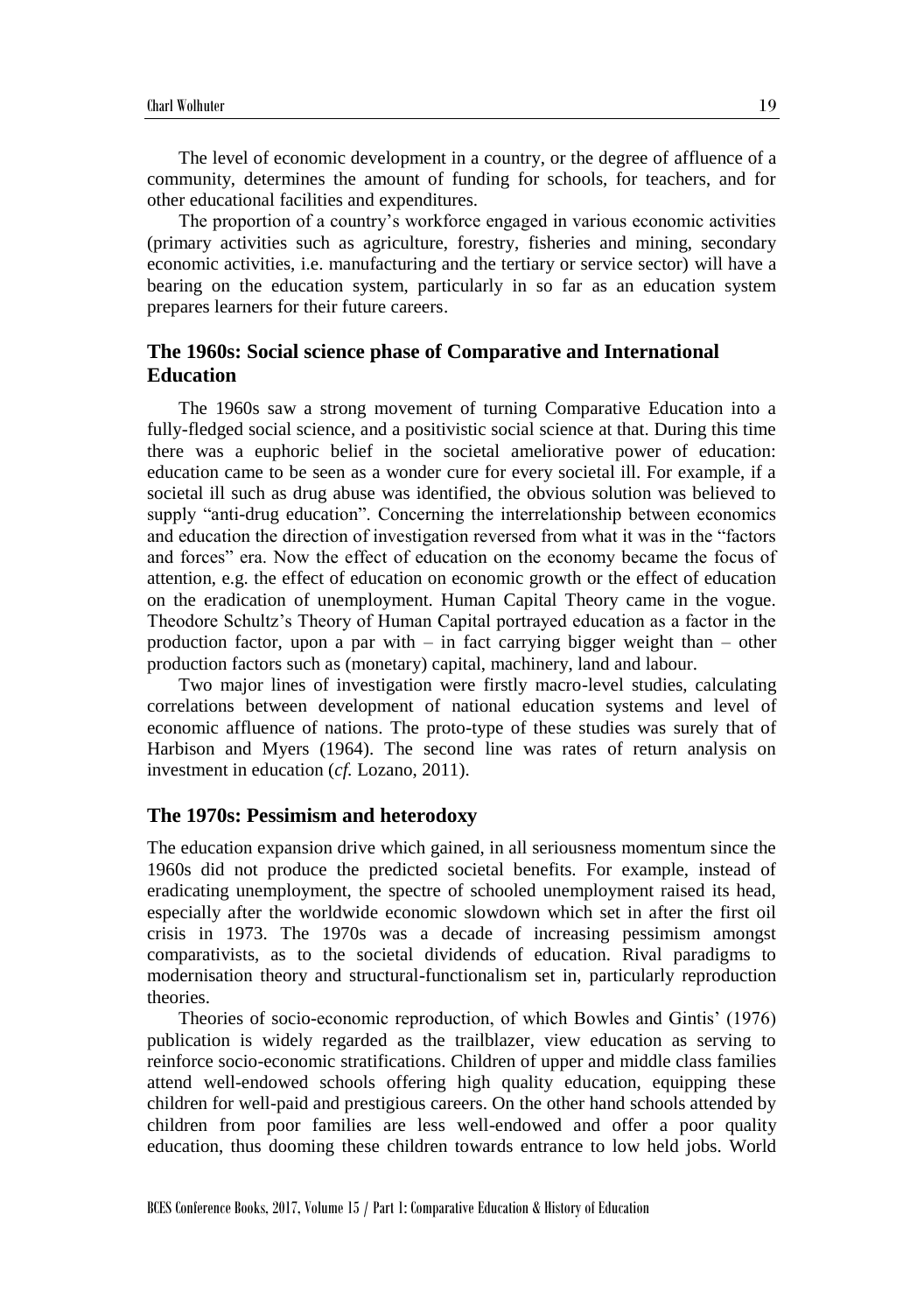system analysis (*cf.* Arnove, 1982) projected this thesis on a world-wide canvass: dominance of Northern Hemispheric education models and epistemological paradigms keeps the Global South subdued and in a state of perpetual underdevelopment.

Hence the direction of investigation reversed once again one hundred and eighty degrees: no longer the effect of education on the economy was the focus of interest, but the effect of economic forces (economic inequality in particular) on education.

## **The 1990s: Heterogeneity. A more nuanced view**

By the early 1990s protagonists of various paradigms no longer spent all their energy criticising each other, but, in the time spirit of Postmodernism, a tolerance, even an appreciation of different paradigms developed in Comparative Education (Rust, 1996, p. 32). Postmodernism rejects the notion of one perspective/paradigm containing the entire truth, but advocates an awareness and acknowledgement of a multiplicity of knowledge perspectives. This phase also saw a proliferation of the number of paradigms emerging in Comparative Education.

The oscillating deterministic frameworks of the previous two phases made way for more nuanced views on the interrelationships between education and society (*cf.* Stromqvuist, 2005). Education was no longer seen as a wonder cure to all societal ills nor as being held captive by power relations in society. For example, Gladwell (2013, pp. 63-96) recently demonstrated statistically that poor schooling is no absolute determinant of academic achievement of students.

#### **The current age of globalization and the neo-liberal economic revolution**

Two forceful contemporary societal trends impacting on the interrelationship between education and economics; and the scholarly study thereof, are that of globalization and the neo-liberal economic revolution. Halls (1991, as cited by Pang, 2013, p. 18) defines globalization as "… the intensification of worldwide social relations which link distant localities in such a way that local happenings are shaped by events occurring many miles away and vice versa". The neo-liberal economic revolution entails the retraction of the role of the state in the economy and even in the provision of social services; and giving the forces of the market and private entrepreneurship freedom of reigns (*cf.* Van der Walt & Wolhuter, 2017). This revolution commenced in the late 1970s and early 1980s in Western Europe and North America, and after 1990 spread to the erstwhile East Bloc and to the countries of the Global South.

Globalization is creating what Friedman (2009) calls a "flat world", that is where whatever benefits geography (location, endowment with natural resources) may have bestowed upon a country, have been wiped out by ease of communication and transport in the modern world, and in a "flat world" competitiveness depends on quality of human resources and economic, political and social context. In a neoliberal economy, the value of the human being is (however objectionable) reduced to a production and consumption unit, hence once again, the value of education is narrowly judged in terms of its contribution towards raising economic productivity of the educand. This revolution also carried the principles of efficiency and the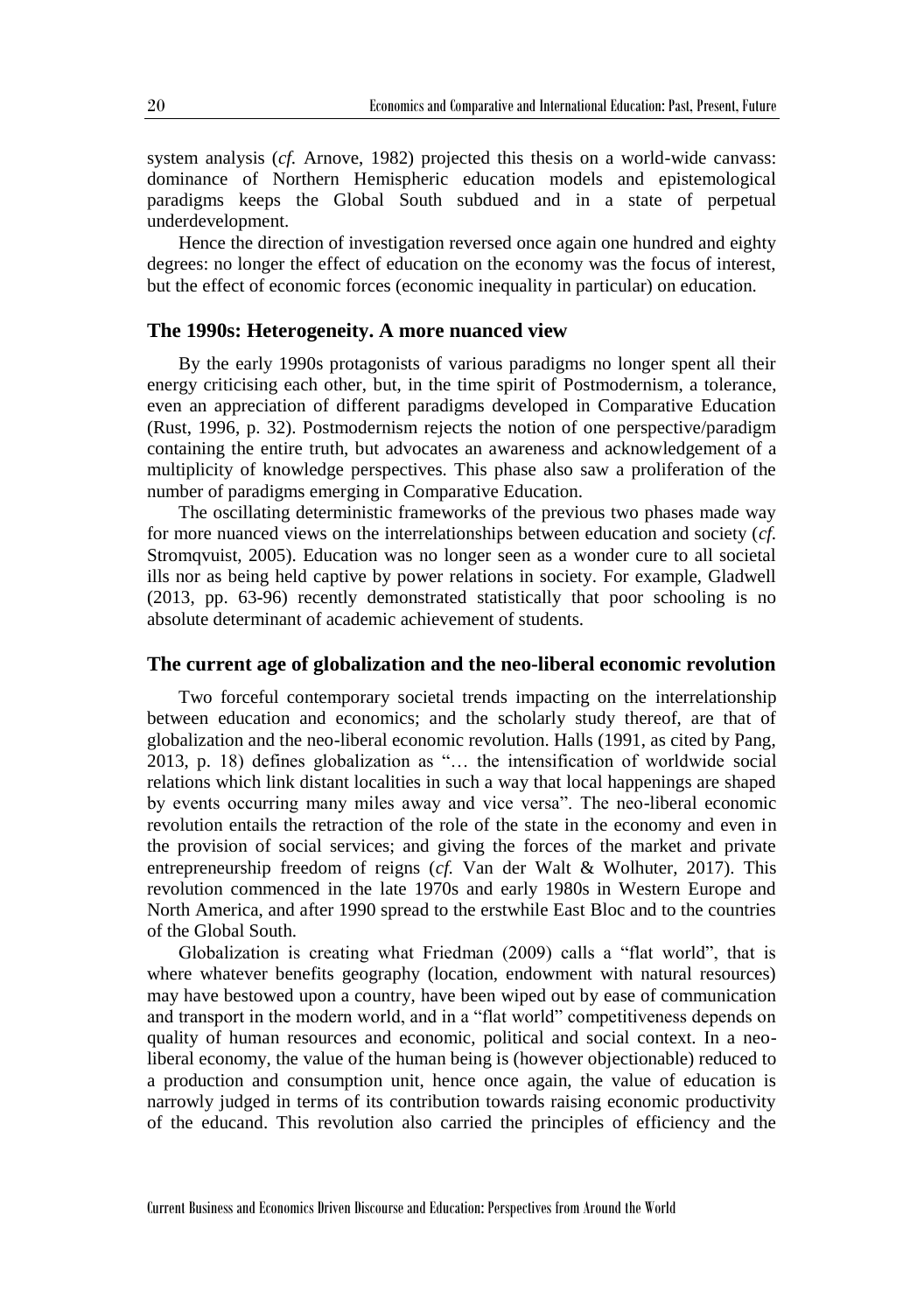profit motive into education, and it gave rise to the rise of private education, all these with obvious implications for the Comparative Education research agenda.

#### **The rise of the knowledge economy**

A final salient contemporary trend is that of the nascent knowledge economy. In the histories of (national) economies, the following phases are distinguished. In most primitive ages or economies, a phase of hunting and gathering existed, hunting and gathering were the only economic activities. After the Agricultural Revolution, which began in the "Fertile Crescent" of the Middle East about 10,000 to 12,000 years ago, agricultural economies arose, where agriculture and/or other extractive industries, such as mining, fishing, or forestry for trade and profit, became the mainstay of the economy. Next, after the Industrial Revolution, which began in England from about 1760, industrial economies developed, where manufacturing became the basis of economies. Next, a phase of services, where services constitute the majority of economic activities, appeared in North America and Western Europe in the twentieth century. Now, in the most advanced economies, a phase of a knowledge economy is dawning, i.e. an economy where the production and consumption of new knowledge has become the driving axis of economic development. In a knowledge economy education assumes even more value as generator of economic growth and prosperity.

#### **Future?**

While the imperatives of the knowledge economy and the reality of neo-liberal economics cannot and should not be denied, the unfettered pursuit of the profit motive, and the exclusive view of a human being as a production and a consumption unit, cannot be warranted and is a reductionist, even dangerous view of the human being (*cf.* Van der Walt & Wolhuter, 2017). In this regard a few other measures, in calculating the effect of education (rather than merely rates of return analyses) could be suggested.

Gross National Happiness is one such measure, being made up of nine domains: psychological well-being, ecological diversity, community vitality, good governance, cultural diversity and resilience, education, time use, living standards and health (*cf.* Centre for Bhutan Studies and GNH Research, 2016). Calculating intercorrelations between measures of education on the one hand, and on the other, the composite GNH value and the values of the indices of the other eight domains, may well yield interesting results.

There is also the concept of "soft power" of a country, a concept formulated by American policy specialist Joseph Nye in the 1990s. Every year the journal *Monocle*  publishes a list of the 25 countries in the world with most "soft power". The "soft power" of a country is made up of a number of factors such as how many universities in the world's top 100 universities are in the country, the number of consulates and embassies, number of Nobel prize winners, number of asylum seekers, number of visitors to top museums, number of think tanks, number of international tourists (and the amount of money they spend), number of World Heritage Sites and number of international students (Booyens, 2016).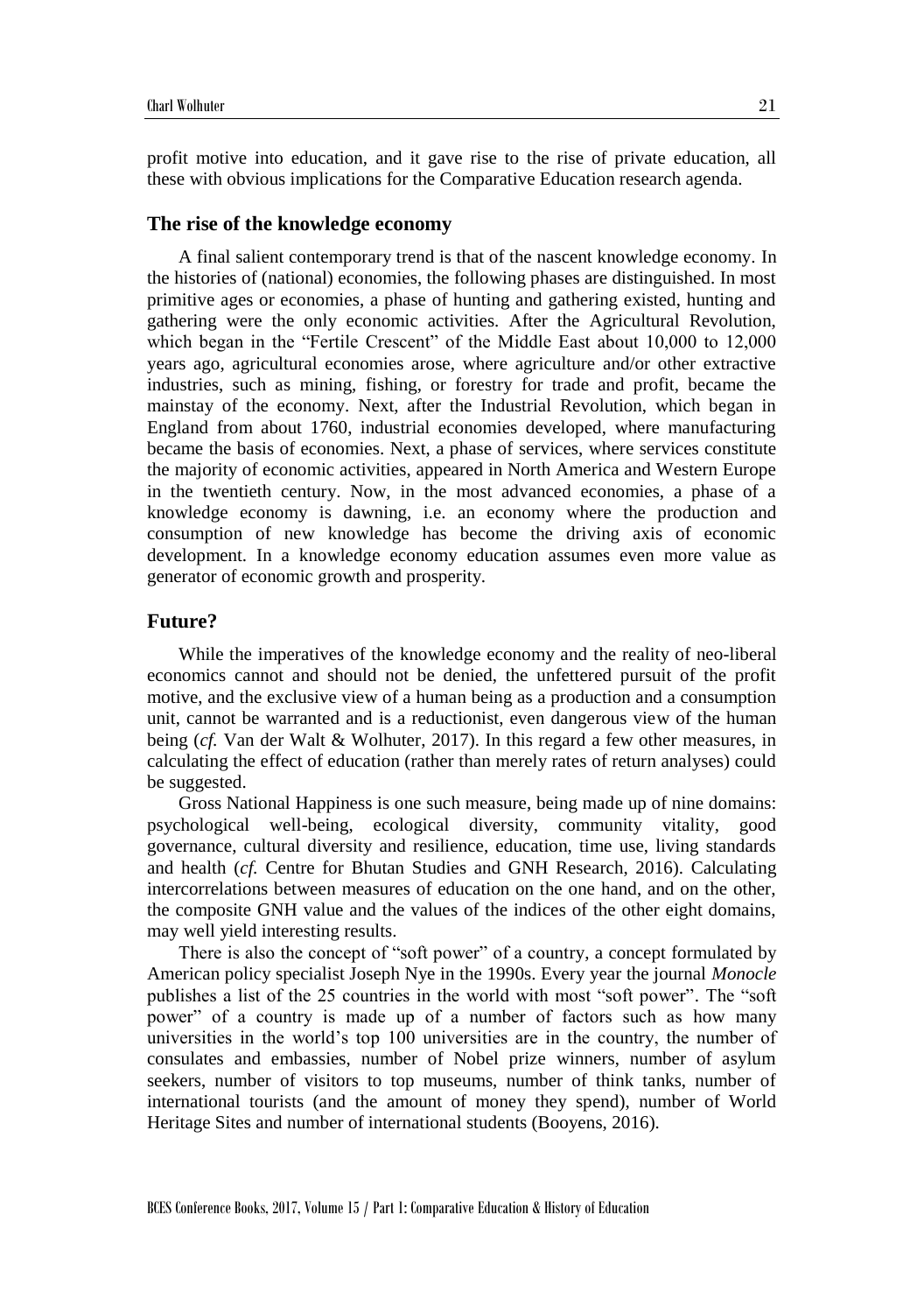Then there is also Capability Theory. Capability theory is a philosophy of which the major protagonists are economist Amartya Sen and legal expert Martha Nussbaum. It is a philosophy emphasising individual emancipation in the shape of personal choice and freedom. The concept of capability in this philosophy is not the narrow understanding associated with skills such as numeracy or literacy. Capabilities are defined as the functions, opportunities and freedoms people possess to pursue goals they value and to bring about change that is meaningful to them (Steyn *et al*, 2016, p. 143).

#### **Conclusion**

While there are within the field of Comparative and International Education several themes relating to the interrelationship between education and economics; scholars in the field should guard against the narrow, reductionistic view of viewing the human being as merely a production and consumption unit. In attaching more value and in promoting a more balanced view of humans several themes could be added. Biesta (2013, p. 4) is of the view that the question "for what reason do we want an education system?" can be answered in one of three basic ways, namely to learn skills (the child or educand should learn useful skills, such as a trade), to socialise (to adapt to society and to be able to function in society) and to individualise (education should create opportunities for self-actualisation or for maximum possibilities of choices for the educand). For most people the purpose of education/schools lie in a combination of these three ideal types, with varying value attached to the relative importance of each. Comparative and International Education too can reach its maximum potential when all three are considered.

#### **References**

- Arnove, R. F. (1982): Comparative Education and World-Systems Analysis. In P. G. Altbach, R. F. Arnove & G. P. Kelly. *Comparative Education*. New York: Macmillan.
- Biesta, G. J. J. (2013): *The Beautiful Risk of Education.* Boulder: Paradigm.
- Booyens, B. (2016): Waar is die "sagte mag"? *Die Burger*, 20 December 2016, 13.
- Bowles, S. & Gintis, H. A. (1976): *Schooling in Capitalist America: Educational Reforms and Contradictions of Economic Life.* New York: Basic Books.
- Centre for Bhutan Studies and GNH Research (2016): *GNH Survey Report: A compass towards a just and harmonious society*. http://www.grossnationalhappiness.com/ SurveyFindings/2015GNHSurveyReport\_31.10.2016.pdf. Date of access: 25 January 2017.
- Friedman, T. L. (2009): *Hot, Flat and Crowded: Why the World Needs a Green Revolution and How We Can Renew Our Global Future.* London: Penguin.
- Gladwell, M. (2013): *David and Goliath: Misfits and the Art of Battling Giants.* London: Arthur Lane.
- Harbison, F. & Myers, C. A. (1964): *Education, Manpower and Economic Growth: Strategies of Human Resource Development*. New York: Macmillan.
- Lozano, R. V. (2011): Investigating Returns to Investments in Education: an Empirical Study Estimating Returns to Primary, Secondary and Tertiary Education for Countries at Different Levels of Economic Development. Unpublished PhD Thesis, Texas A&M University.

Current Business and Economics Driven Discourse and Education: Perspectives from Around the World